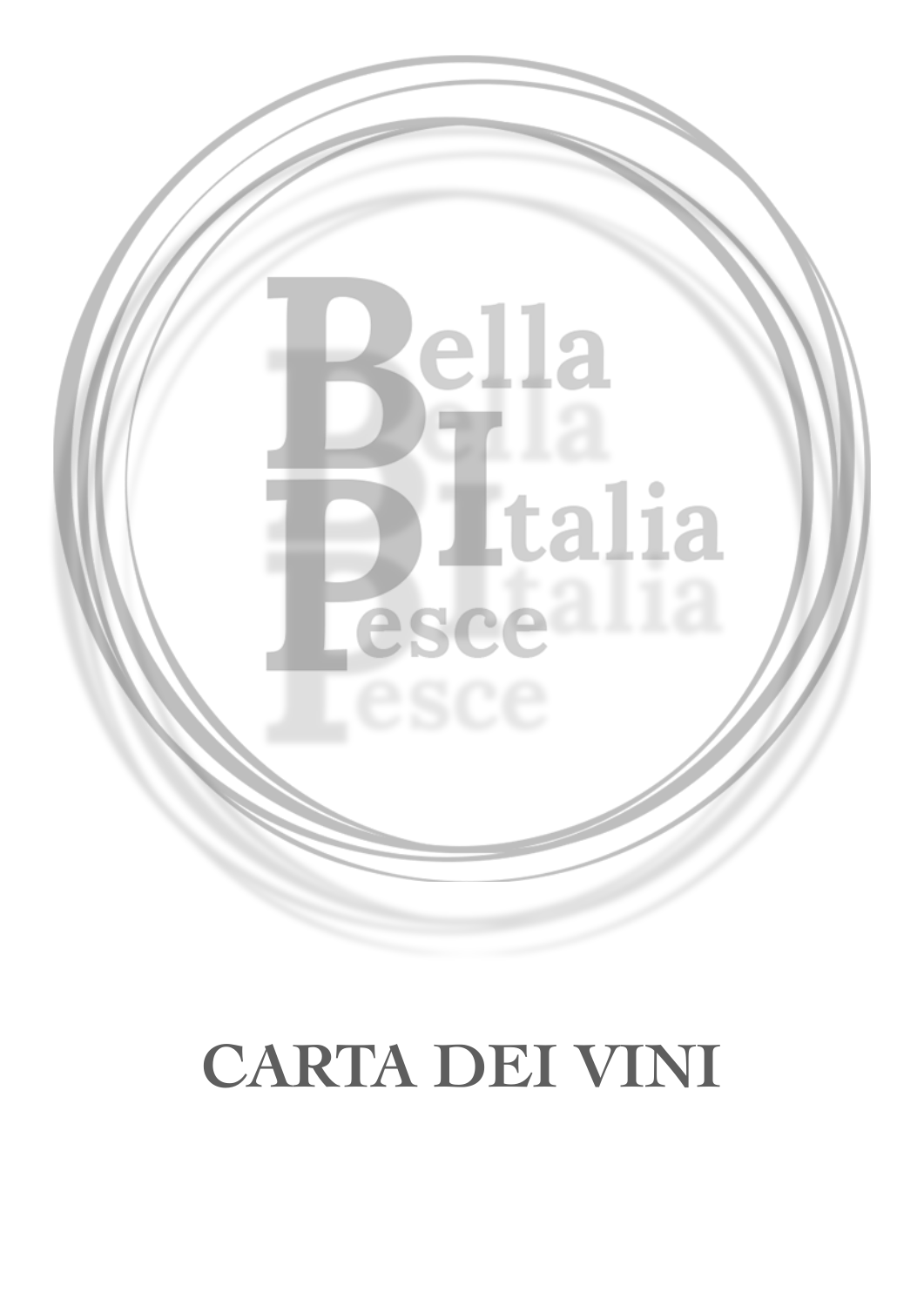### **I NOSTRI PREFERITI**

**CHAMPAGNE**

| <b>TARLANT</b> |                                                                                 |               |
|----------------|---------------------------------------------------------------------------------|---------------|
| S.A            | ROSÉ ZERO BRUT NATURE                                                           | 1306          |
|                | 36% Pinot Nero, 50% Chardonnay, vinificato in rosso: 8% Pinot nero e 6% Meunier |               |
|                | <b>VALENTIN LEFLAIVE</b>                                                        |               |
| S.A            | <b>EXTRA BRUT BLANC DE BLANCS</b>                                               | 1056          |
|                | 100 % Chardonnay                                                                |               |
|                | <b>BOLLICINE ITALIANE</b>                                                       |               |
|                | <b>FASOLI GINO</b>                                                              |               |
| 2012           | CREAMAN BIANCO PAS DOSÉ                                                         | 456           |
|                | 100% Garganega                                                                  |               |
|                | <b>CANTINA DELLA VOLTA</b>                                                      |               |
| S.A            | LAMBRUSCO DI MODENA ROSÉ                                                        | 486           |
|                | 100% Lambrusco di Sorbara                                                       |               |
|                | <b>BIANCHI FERMI</b>                                                            |               |
| <b>PENDIO</b>  |                                                                                 |               |
| A.C.           | <b>SEBINO</b>                                                                   | 556           |
|                | 100% Chardonnay                                                                 |               |
|                | <b>ORTO DI VENEZIA</b>                                                          |               |
| 2017           | <b>ORTO</b>                                                                     | 486           |
|                | 100% Malvasia Istriana                                                          |               |
| <b>MURGO</b>   |                                                                                 |               |
| A.C.           | TENUTA SAN MICHELE ETNA BIANCO                                                  | 456           |
|                | 60% Carricante, 40% Catarratto                                                  |               |
| <b>MUSELLA</b> |                                                                                 |               |
| A.C.           | DRAGO BIANCO                                                                    | 276           |
|                | 100% Garganega                                                                  |               |
|                | <b>OLIVIER LEFLAIVE</b>                                                         |               |
| 2019           | LES SETILLES BOURGOGNE                                                          | 60 $\epsilon$ |
|                | 100% Chardonnay                                                                 |               |
| <b>KERPEN</b>  |                                                                                 |               |
| 2020           | RIESLING SPATALESE TROKEN                                                       | 45€           |
|                | 100% Riesling                                                                   |               |
|                | <b>ROSSI</b>                                                                    |               |
| <b>MUSELLA</b> |                                                                                 |               |
| A.C.           | <b>AMARONE RISERVA</b>                                                          | 75€           |
|                | 70% Corvina e Corvinone, 20% Rondinella, 10% Oseleta                            |               |
|                | <b>CORTE QUAIARA</b>                                                            |               |
| 2016           | PINUÀR                                                                          | 46€           |
|                | 100% Pinot Nero                                                                 |               |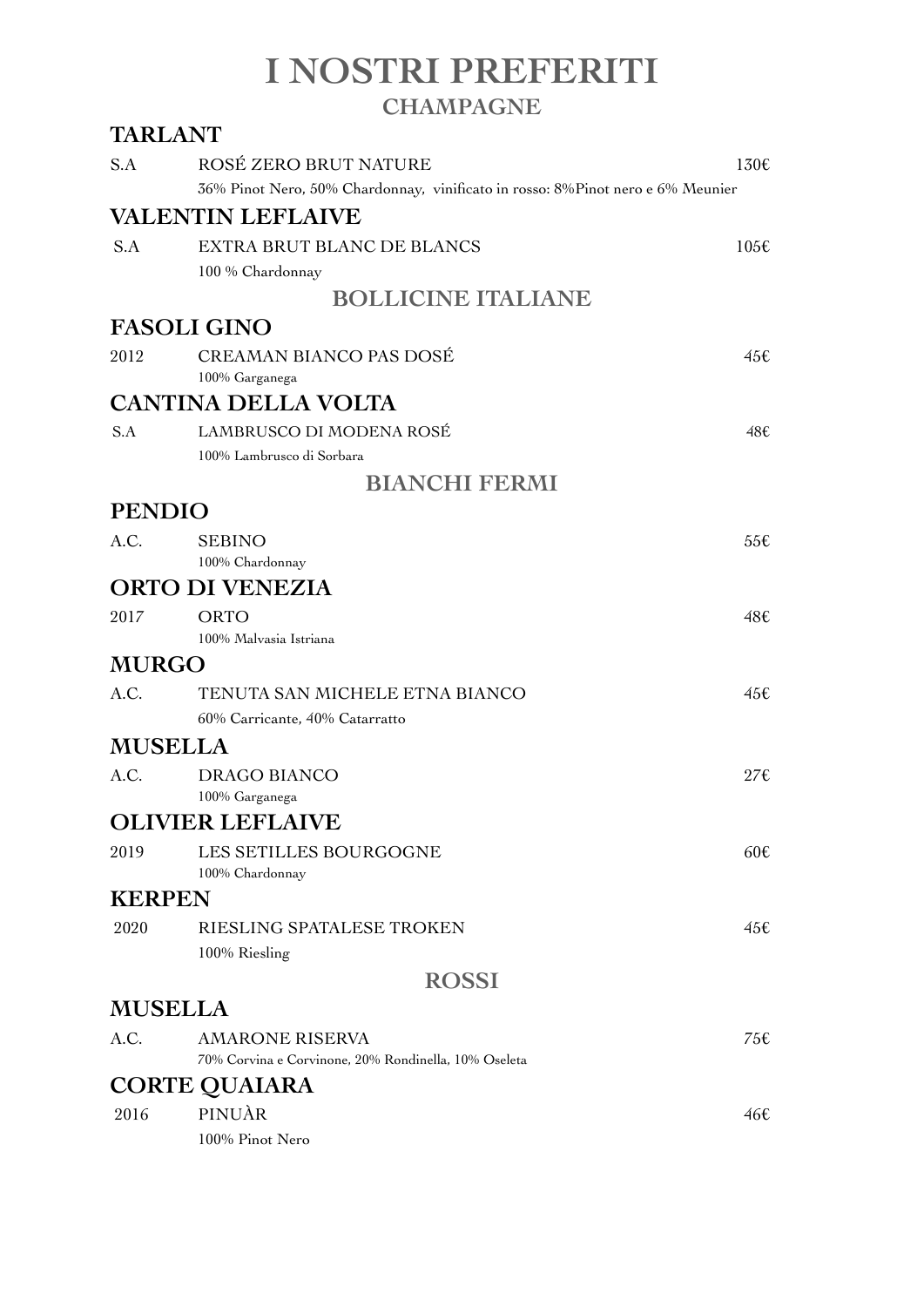### **LA NOSTRA SELEZIONE AL CALICE**

#### **BOLLICINE**

**GOSSET**

### **S.A EXCELLENCE EXTRA BRUT 15€** 45% Pinot Nero, 36% Chardonnay, 10% Pinot Meunier **CORTE QUAIARA** 2008 CUVÉE SACCOMANI VENERI BRUT 9€ 60% Pinot Nero, 40% Chardonnay **CA DEL BOSCO** S.A CUVÉE PRESTIGE BRUT 10€ 15% Pinot Nero, 75% Chardonnay, 10% Pinot Bianco **BIANCHI LE MORETTE** A.C LUGANA BENEDICTUS 5€ 100% Turbiana **CORTE QUAIARA** A.C PINOT GRIGIO AMPHORA 6€ 100% Pinot Grigio **OCCHIPINTI** A.C SP68 TERRE SICILIANE IGT "TRIPLE A" 6€ 60% Moscato di Alessandria, 40% Alnabello **SANTA BARBARA** A.C STEFANO ANTONUCCI ANIMALE CELESTE 5€ 100% Sauvignon **ROSSO CORTE QUAIARA 2016** PINUÀR 10€ 100% Pinot Nero **MENEGOTTI**

A.C. BARDOLINO 4€

60% Corvina, 40% Rondinella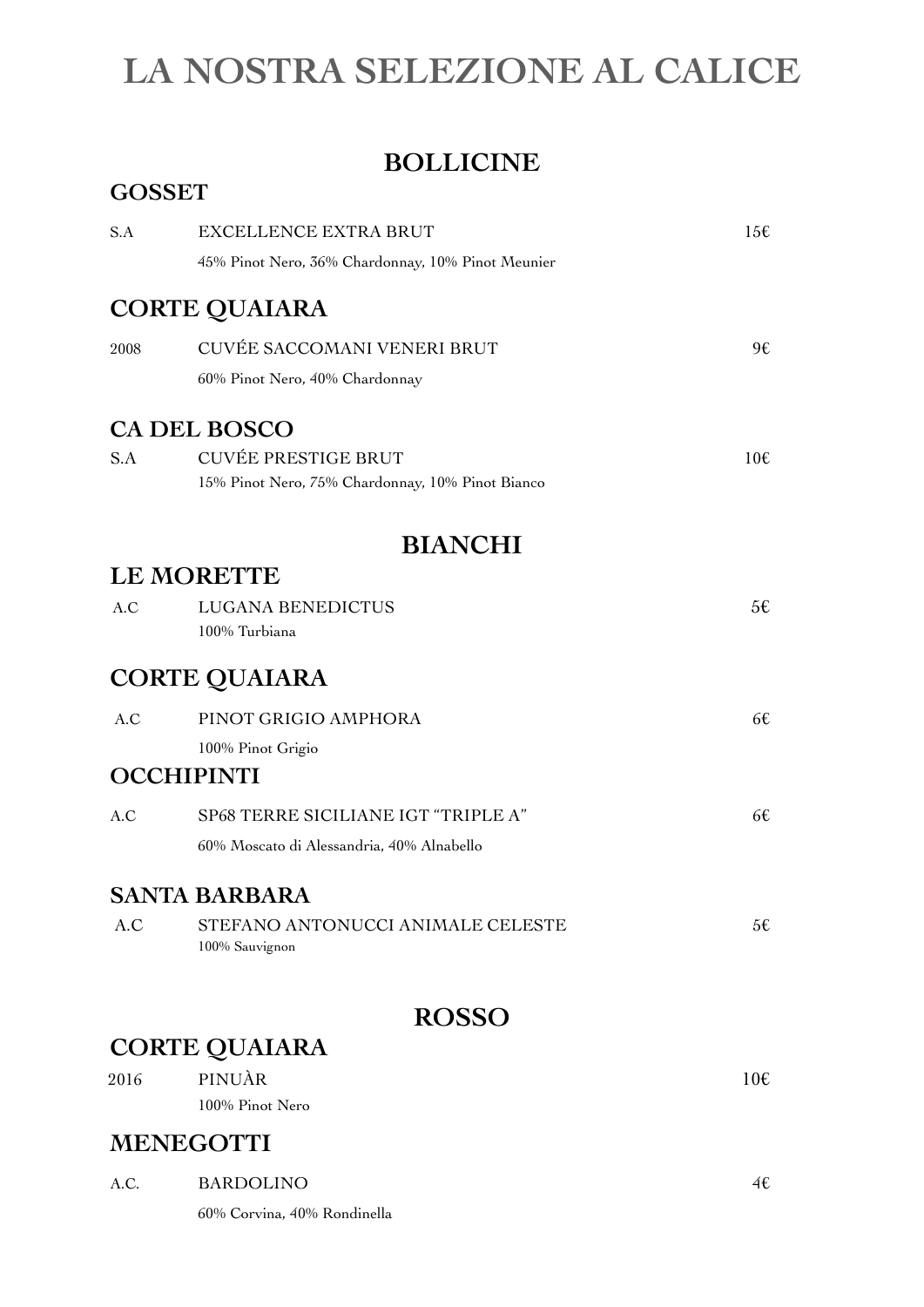## **CHAMPAGNE**

|               | <b>BOLLINGER</b>                                  |                 |
|---------------|---------------------------------------------------|-----------------|
| S.A.          | <b>SPECIAL CUVÈE BRUT</b>                         | 95 $\epsilon$   |
|               | 60% Pinot Nero, 25% Chardonnay, 15% Pinot Meunier |                 |
| 2004          | R.D. EXTRA BRUT                                   | 350€            |
|               | 66% Pinot Nero, 34% Chardonnay                    |                 |
|               | <b>DOM PÉRIGNON</b>                               |                 |
| 2012          | VINTAGE 2012                                      | 270€            |
|               | 46% Pinot Nero, 54%, Chardonnay                   |                 |
| 2002          | VINTAGE 2002 PLÉNITUDE 2                          | 660E            |
|               | 50% Pinot Nero, 50% Chardonnay                    |                 |
| 2003          | VINTAGE 2003 PLÉNITUDE 2                          | 660€            |
|               | 50% Pinot Nero, 50% Chardonnay                    |                 |
|               | <b>LOUIS ROEDERER</b>                             |                 |
| S.A.          | <b>COLLECTION 242</b>                             | 110E            |
|               | 36% Pinot Nero, 42% Chardonnay, 22% Pinot Meunier |                 |
| 2012          | <b>CRISTAL</b>                                    | 350€            |
|               | 60% Pinot Nero, 40% Chardonnay                    |                 |
|               | <b>EGLY OURIET</b>                                |                 |
| S.A.          | <b>GRAND CRU TRADITION BRUT</b>                   | 150€            |
|               | 70% Pinot Nero, 30% Chardonnay                    |                 |
| S.A.          | LES VIGNES DE VRIGNE 1ER CRU                      | 135E            |
|               | 100% Pinot Meunier                                |                 |
|               | PIERRE GOBILLARD                                  |                 |
| S.A           | RÉSERVE 1ER CRU                                   | 90 $\epsilon$   |
|               | 100% Chardonnay                                   |                 |
| S.A           | <b>BLANC DE NOIRS 1ER CRU</b>                     | 90 <sup>2</sup> |
|               | 100% Pinot Nero<br>CUVEÈ PRESTIGE BRUT 1ER CRU    |                 |
| S.A           | 70% Chardonnay, 30% Pinot Nero                    | 110E            |
|               | <b>LARMANDIER-BERNIER</b>                         |                 |
| S.A           | LATITUDE BLANC DE BLANCS                          | 125E            |
|               | 100% Chardonnay                                   |                 |
| S.A           | LONGITUDE BLANC DE BLANCS 1ER CRU                 | 145E            |
|               | 100% Chardonnay                                   |                 |
| <b>GOSSET</b> |                                                   |                 |
| S.A           | <b>EXCELLENCE EXTRA BRUT</b>                      | 756             |
|               | 45% Pinot Nero, 36% Chardonnay, 10% Pinot Meunier |                 |
|               | <b>JACQUESSON</b>                                 |                 |
| S.A           | CUVÉE Nº 745                                      | 140€            |

| 61% Chardonnay, 21% Pinot Meunier, 18% Pinot Noir |  |
|---------------------------------------------------|--|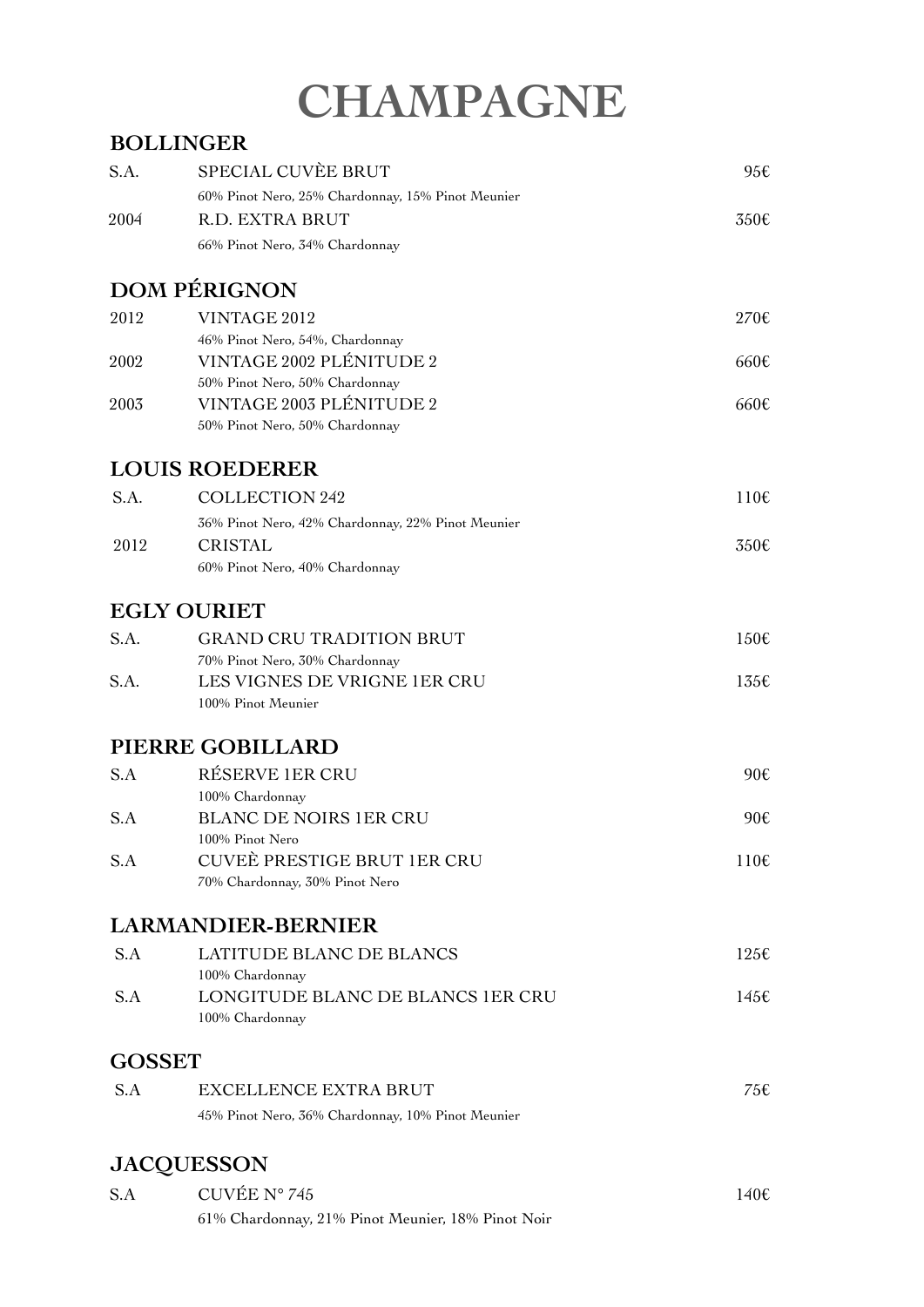| <b>COSSY</b>   |                                                                 |      |  |
|----------------|-----------------------------------------------------------------|------|--|
| S.A.           | CUVÉE ORIGINE IER CRU EXTRA BRUT                                | 85E  |  |
|                | 35% Pinot Nero, 25% Chardonnay, 40% Pinot Meunier               |      |  |
|                | PHILIPPONNAT                                                    |      |  |
| S.A            | ROYALE RESERVE BRUT                                             | 85€  |  |
|                | 65% Pinot Nero, 30% Chardonnay, 5% Pinot Meunier                |      |  |
| S.A            | ROYALE RESERVE NON DOSÈ                                         | 85E  |  |
|                | 65% Pinot Nero, 30% Chardonnay, 5% Pinot Meunier                |      |  |
| <b>FLEURY</b>  |                                                                 |      |  |
| S.A            | <b>BLANC DE NOIRS BRUT</b>                                      | 100E |  |
|                | 100% Pinot Nero                                                 |      |  |
| S.A            | <b>FLEUR DE L'EUROPE</b>                                        | 115E |  |
|                | 85% Pinot Nero, 15% Chardonnay                                  |      |  |
|                | <b>POL ROGER</b>                                                |      |  |
| S.A            | RÉSERVE BRUT                                                    | 87€  |  |
|                | 33% Pinot Nero, 33% Chardonnay, 33% Pinot Meunier               |      |  |
| 2008           | CUVÈE SIR WINSTON CHURCHILL                                     | 480€ |  |
|                | 70% Pinot Nero, 30% Chardonnay                                  |      |  |
| 2009           | CUVÈE SIR WINSTON CHURCHILL                                     | 470E |  |
|                | 70% Pinot Nero, 30% Chardonnay                                  |      |  |
| 2012           | CUVÈE SIR WINSTON CHURCHILL                                     | 380€ |  |
|                | 70% Pinot Nero, 30% Chardonnay                                  |      |  |
|                | <b>PERRIER - JOUET</b>                                          |      |  |
| S.A            | <b>GRAND BRUT</b>                                               | 110E |  |
|                | 40% Pinot Nero, 20% Chardonnay, 40% Pinot Meunier               |      |  |
| 2013           | LE BELLE EPOQUE                                                 | 260€ |  |
|                | 45% Pinot Nero, 50% Chardonnay, 5% Pinot Meunier                |      |  |
| <b>TARLANT</b> |                                                                 |      |  |
| S.A            | <b>ZERO BRUT NATURE</b>                                         | 95E  |  |
|                | 32% Chardonnay, 32% Meunier, 32% Pinot Nero, 4% vitigni antichi |      |  |
| S.A            | <b>CUVVÉE LOUIS TARLANT</b>                                     | 210E |  |
|                | 50% Pinot Nero, 50% Chardonnay                                  |      |  |
| S.A            | BAM BLANC DE BLANCS BRUT NATURE                                 | 270€ |  |
|                | 25% Pinot Blanc, 25% Arbanne, 50% Petit Meslier                 |      |  |
|                | <b>NICOLAS MAILLART</b>                                         |      |  |
| 2012           | "FRANC DE PIED" ECUEL 1ER CRU                                   | 240E |  |
|                | 100% Pinot Nero                                                 |      |  |
| $2017\,$       | "MONT MARTIN" VILLERS ALLERAND IER CRU                          | 140E |  |
|                | 100% Pinot Meunier                                              |      |  |
|                |                                                                 |      |  |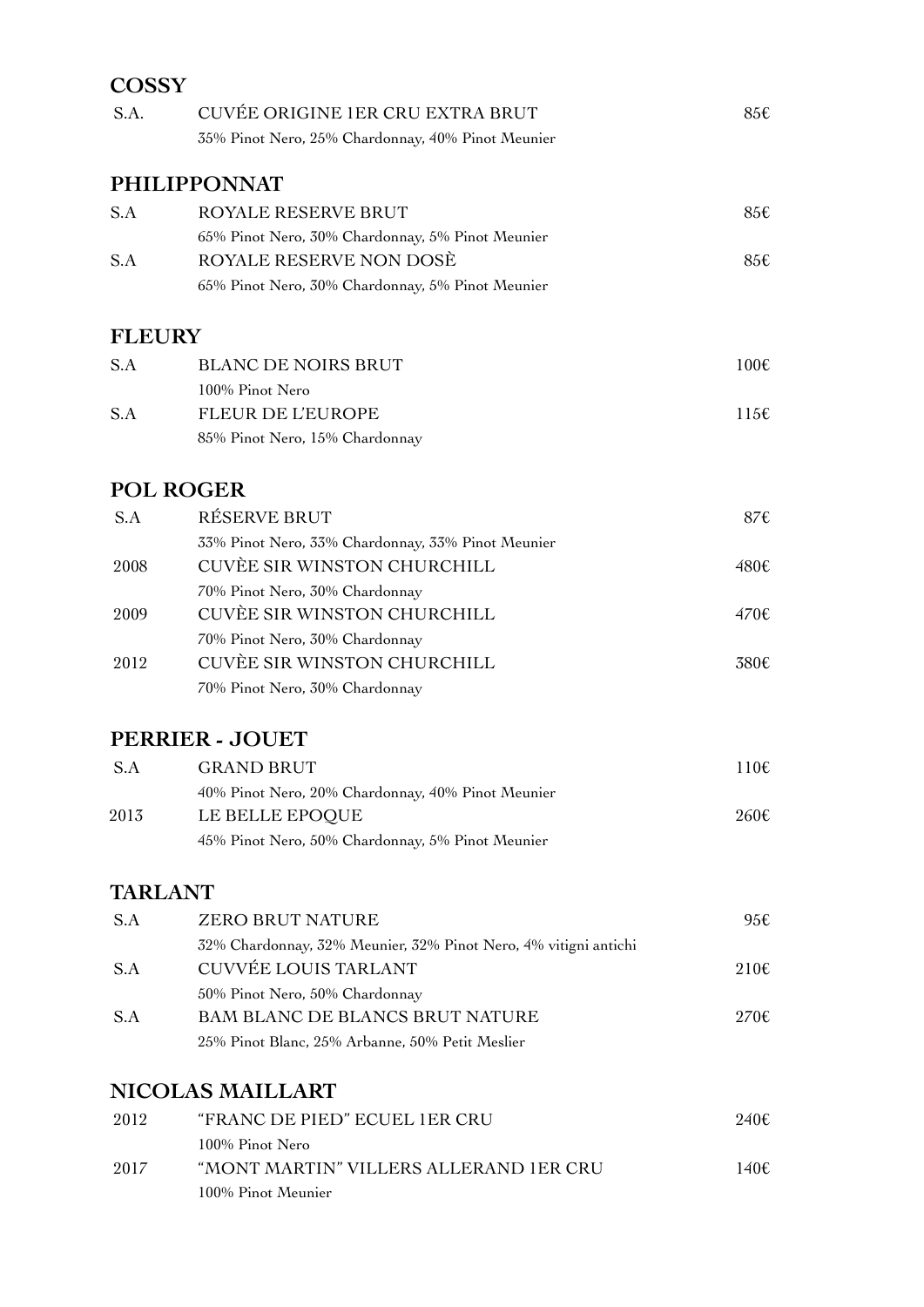#### **VALENTIN LEFLAIVE**

| S.A  | EXTRA BRUT BLANC DE BLANCS<br>100 % Chardonnay | 105€          |
|------|------------------------------------------------|---------------|
|      | <b>BERNARD BRÉMONT</b>                         |               |
| 2012 | BLANC DE NOIRS MILLÉSIME BRUT                  | 90€           |
|      | 100% Pinot nero                                |               |
|      | PERTOIS MORISET                                |               |
| S.A. | L'ASSEMBLAGE                                   | 75€           |
|      | 50% Pinot nero, 50% Chardonnay                 |               |
| S.A. | <b>LES QUATRE</b>                              | 90 $\epsilon$ |
|      | 100% Chardonnay                                |               |

## **CHAMPAGNE ROSÉ**

#### **BOLLINGER**

| 2012 | LA GRANDE ANNÉ ROSÉ            | 3206 |
|------|--------------------------------|------|
|      | 65% Pinot Nero, 35% Chardonnay |      |

#### **NICOLAS MAILLART**

| S.A | ROSÉ GRAND CRU                 | 105€ |
|-----|--------------------------------|------|
|     | 60% Pinot Nero, 40% Chardonnay |      |

#### **TARLANT**

| -S.A | ROSÉ ZERO BRUT NATURE                                                           | 130 <sub>f</sub> |
|------|---------------------------------------------------------------------------------|------------------|
|      | 36% Pinot Nero, 50% Chardonnay, vinificato in rosso: 8% Pinot nero e 6% Meunier |                  |

#### **BILLECART**

| S.A | SALMON BRUT ROSÉ                                   | 160€ |
|-----|----------------------------------------------------|------|
|     | 30% Pinot Nero, 30% Pinot Meunier e 40% Chardonnay |      |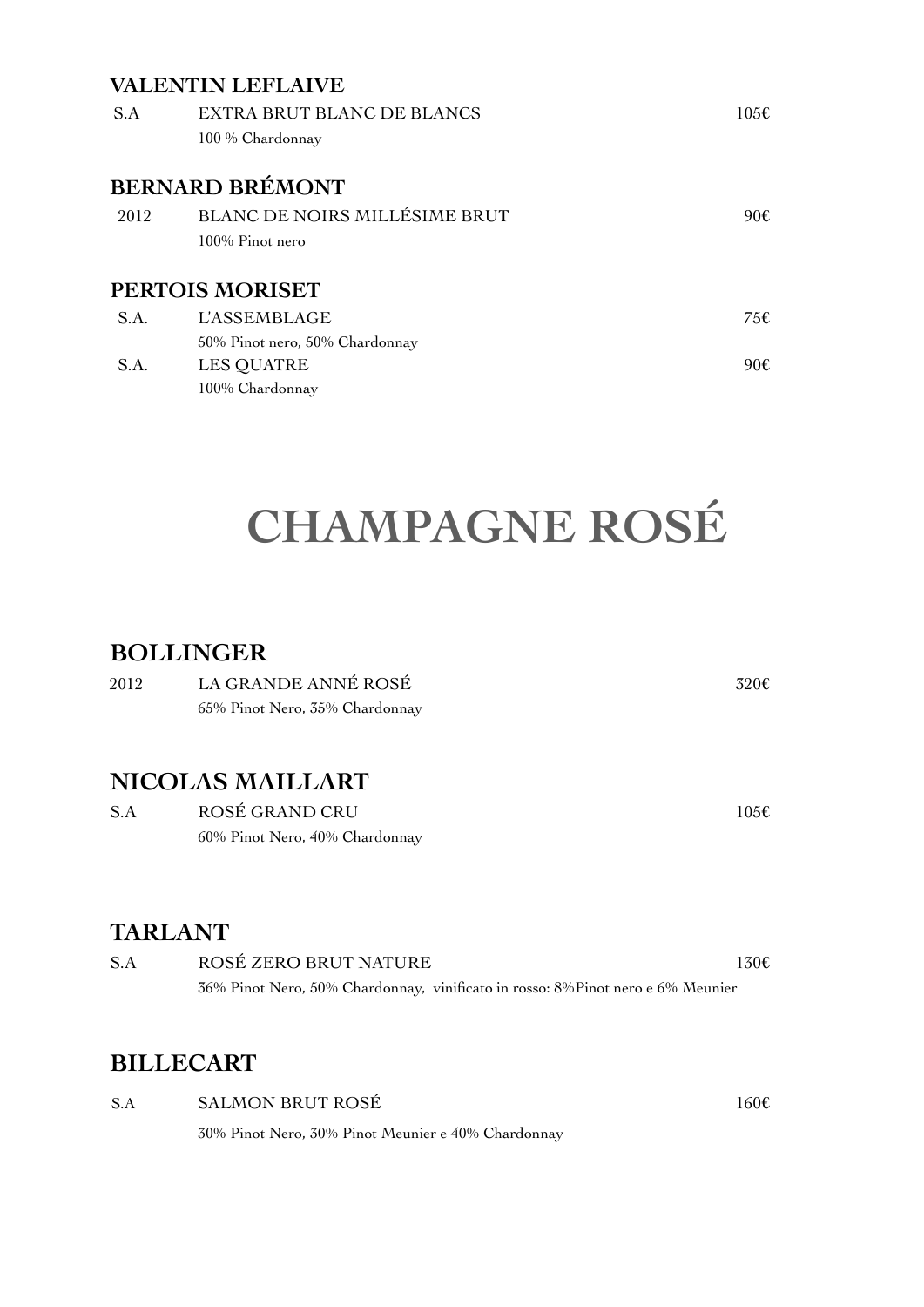## **CRÉMANT**

#### **DOMAINE BINNER**

| 2013 | KB CRÉMANT D'ALSACE EXTRA BRUT "TRIPLE A"     | 65E |
|------|-----------------------------------------------|-----|
|      | 75% Auxerrois, 25% Pinot Bianco               |     |
|      |                                               |     |
|      | <b>DIRLER-CADÉ</b>                            |     |
| 2016 | CRÉMANT D'ALSACE MILLESIME BRUT               | 456 |
|      | 25% Auxerrois, 30% Pinot Nero, 45% Pinot Gris |     |
|      |                                               |     |
|      | <b>CHÂTEAU PIERRE-BISE</b>                    |     |
| 2018 | CRÉMANT DE LOIRE NON DOSÉ                     | 36E |
|      | 100% Chenin Blanc                             |     |
|      |                                               |     |
|      | PAUL ET MARIE JACQUESON                       |     |
| S.A  | CRÉMANT DE BOURGOGNE BRUT                     | 456 |
|      | 100% Pinot Nero                               |     |
|      |                                               |     |
|      | <b>DOMAINE MONTBOURGEAU</b>                   |     |
| S.A  | CRÉMANT DU JURA NON DOSÉ                      | 45€ |
|      | 100% Chardonnay                               |     |
|      |                                               |     |

### **LIMOUX**

#### **MAISON SALAZAR**

| -S.A | BLANQUETTE DE LIMOUX PREMIUM BRUT          | 35€ |
|------|--------------------------------------------|-----|
|      | 90% Mauzac, 5% Chenin Blanc, 5% Chardonnay |     |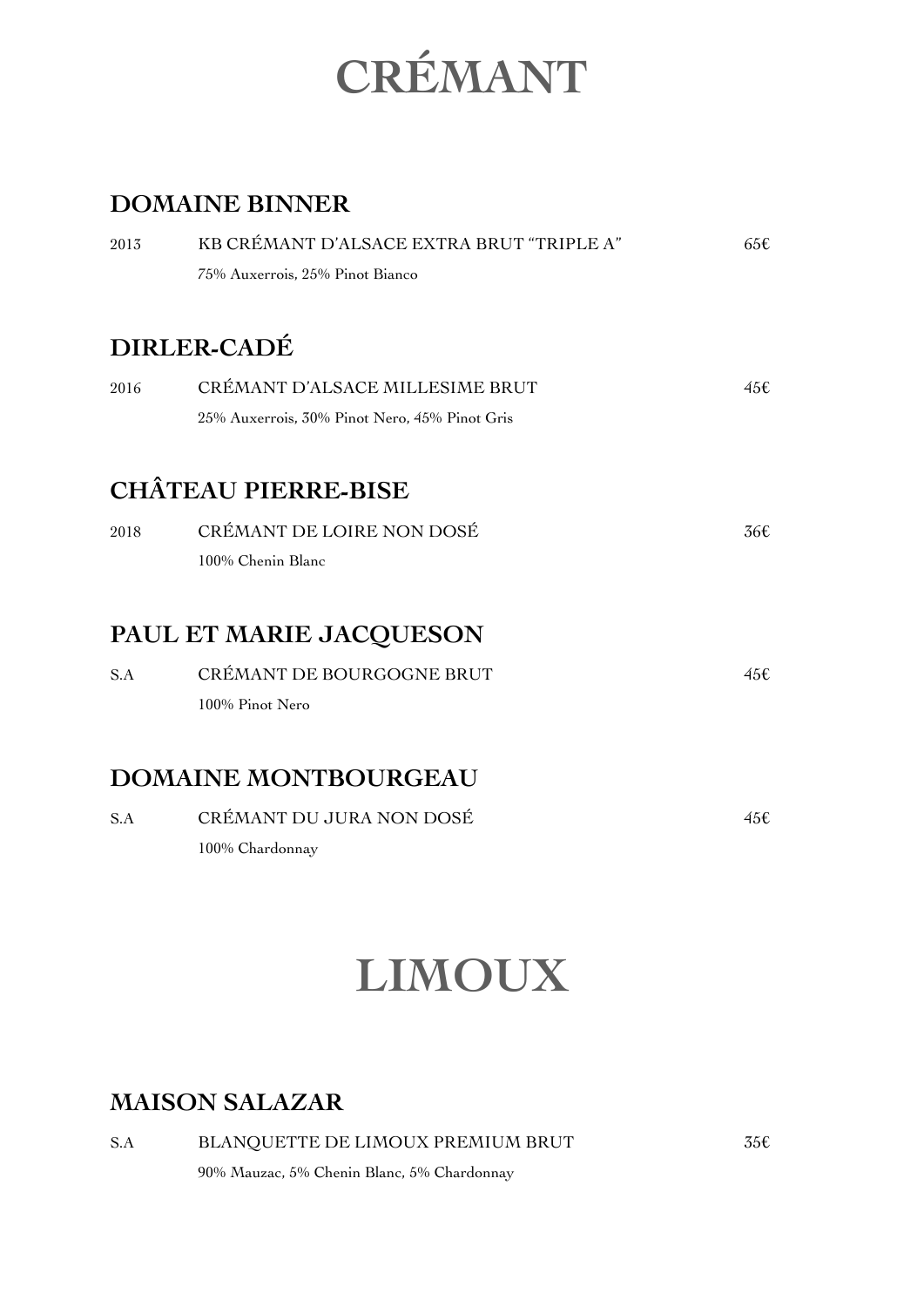## **BOLLICINE ITALIANE**

#### FRANCIACORTA

#### **BELLAVISTA**

| S.A            | NON DOSATO ALMA                                                                                     | 60 <sub>f</sub>  |
|----------------|-----------------------------------------------------------------------------------------------------|------------------|
|                | 10% Pinot Nero, 90% Chardonnay                                                                      |                  |
| 2015           | BRUT MILLESIMATO "TEATRO DELLA SCALA"<br>25% Pinot Nero, 75% Chardonnay                             | 75€              |
|                |                                                                                                     |                  |
|                | <b>CA DEL BOSCO</b>                                                                                 |                  |
| S.A            | <b>CUVÉE PRESTIGE BRUT</b>                                                                          | 48€              |
| 2010           | 15% Pinot Nero, 75% Chardonnay, 10% Pinot Bianco<br>ANNAMARIA CLEMENTI DOSAGGIO ZERO                | 1706             |
| 2011           | 20% Pinot Nero, 55% Chardonnay, 25% Pinot Bianco<br>ZERÓ NOIR VINTAGE COLLECTION<br>100% Pinot Nero | 1506             |
| <b>FACCOLI</b> |                                                                                                     |                  |
|                |                                                                                                     |                  |
| 2015           | <b>EXTRA BRUT ZEROTRE</b><br>5% Pinot Nero, 65% Chardonnay, 30% Pinot Bianco                        | 70 <sub>f</sub>  |
|                |                                                                                                     |                  |
|                | <b>CAVALLERI</b>                                                                                    |                  |
| S.A            | <b>BRUT NATURE</b>                                                                                  | 45€              |
|                | 100% Chardonnay                                                                                     |                  |
|                | <b>MONTE ROSSA</b>                                                                                  |                  |
| S.A            | SANSEVÉ SATÈN BRUT<br>100% Chardonnay                                                               | 46€              |
| S.A            | CABOCHON FUORISERIE Nº 022                                                                          | 1106             |
|                | 30% Pinot Nero, 70% Chardonnay                                                                      |                  |
| 2014           | CABOCHON DOPPIOZERO BRUT NATURE                                                                     | 150 <sub>6</sub> |
| 2014           | 30% Pinot Nero, 70% Chardonnay<br>CABOCHON MILLESIMATO BRUT                                         | 160 <sub>6</sub> |
|                | 30% Pinot Nero, 70% Chardonnay                                                                      |                  |
|                | COSTARIPA MATTIA VEZZOLA                                                                            |                  |
|                |                                                                                                     |                  |
| S.A            | <b>BRUT</b><br>100% Chardonnay                                                                      | 38€              |
|                |                                                                                                     |                  |
|                | LOMBARDIA                                                                                           |                  |
| <b>PENDIO</b>  |                                                                                                     |                  |
| 2006           | LA SELOSSATA BRUT NATURE<br>100% Chardonnay                                                         | 1406             |
|                | <b>CASA CATERINA</b>                                                                                |                  |
| 2015           | CUVÉE 60 BLANC DE BLANCS BRUT NATURE<br>100% Chardonnay                                             | 50 <sub>f</sub>  |
| <b>OLIVINI</b> |                                                                                                     |                  |
| S.A            | DICIANNOVE MARZO PAS DOSÉ                                                                           | 45€              |
|                | 100% Turbiana                                                                                       |                  |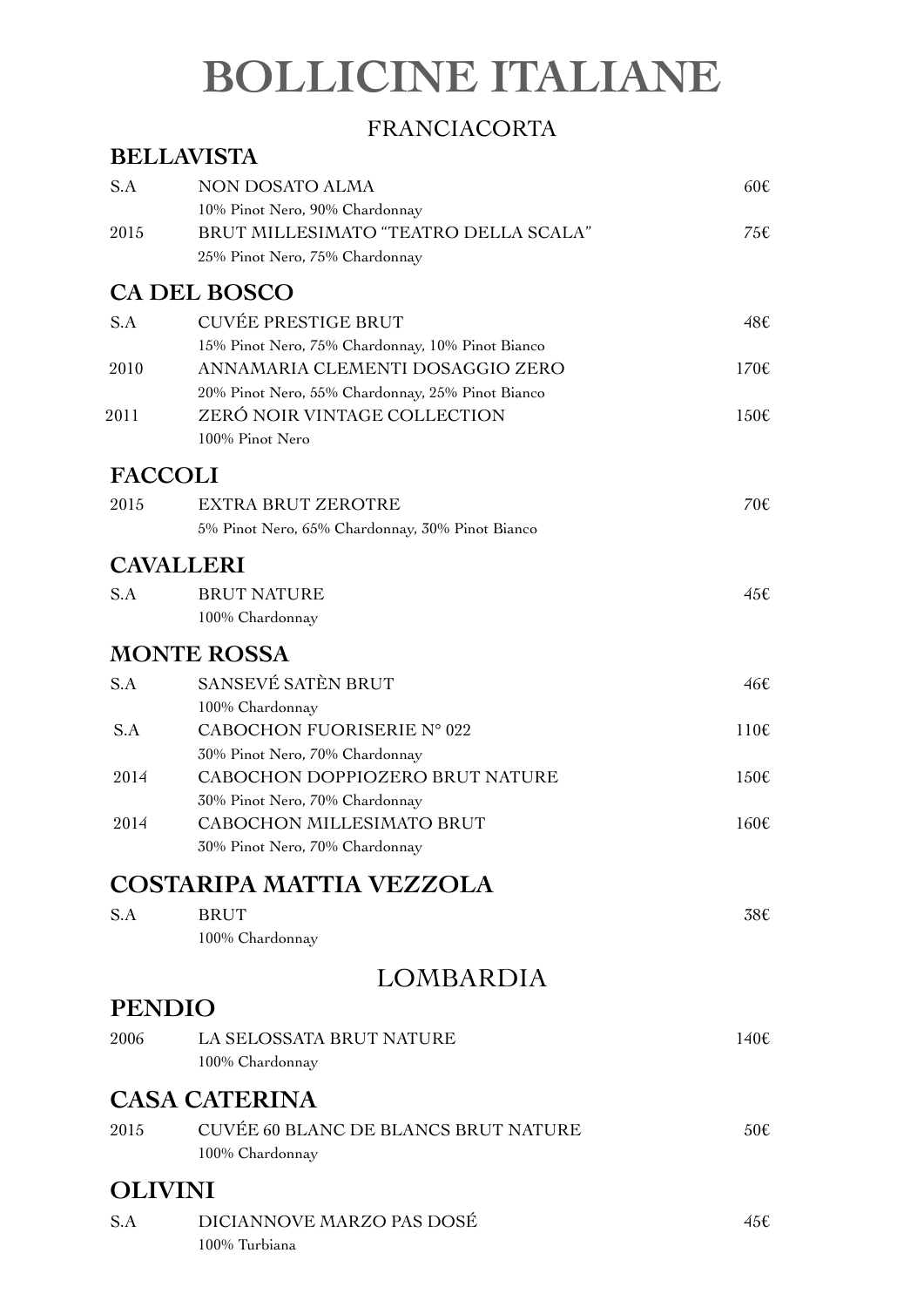#### **MORATTI**

| S.A. | <b>CUVÈE 'MORE PAS DOSÉ</b><br>100% Pinot Nero                      | 366              |
|------|---------------------------------------------------------------------|------------------|
|      | <b>TRENTINO - ALTO ADIGE</b>                                        |                  |
|      | <b>KETTMEIR</b>                                                     |                  |
| 2018 | <b>ATHESIS BRUT</b>                                                 | 426              |
|      | 10% Pinot Nero, 60% Chardonnay, 30% Pinot Bianco                    |                  |
|      | <b>MASO MARTIS</b>                                                  |                  |
| S.A  | RISERVA BRUT MILLESIMATO BLANC DE BLANCS<br>100% Chardonnay         | 406              |
|      | FERRARI                                                             |                  |
| 2016 | FERRARI PERLÉ                                                       | 556              |
|      | 100% Chardonnay                                                     |                  |
| 2012 | FERRARI PERLÉ BIANCO RISERVA                                        | 656              |
|      | 100% Chardonnay                                                     |                  |
| 2011 | FERRARI PERLÉ NERO                                                  | 1306             |
| 2012 | 100% Pinot Nero<br>RISERVA LUNELLI                                  | 1106             |
|      | 100% Chardonnay                                                     |                  |
| 2009 | GIULIO FERRARI RISERVA DEL FONDATORE                                | 160 <sub>6</sub> |
|      | 100% Chardonnay                                                     |                  |
| 1997 | <b>GIULIO FERRARI COLLEZIONE</b>                                    | 580€             |
|      | 100% Chardonnay                                                     |                  |
| 1996 | GIULIO FERRARI COLLEZIONE                                           | 4506             |
|      | 100% Chardonnay                                                     |                  |
|      | VENETO                                                              |                  |
|      | <b>ZAMUNER</b>                                                      |                  |
| 2011 | BLANC DE NOIRS BRUT MILLESIMATO                                     | 45€              |
|      | 70% Pinot Nero, 30% Pinot Meunier                                   |                  |
| 2009 | RISERVA DEL FONDATORE EXTRA BRUT                                    | 556              |
|      | 70% Pinot Nero, 10% Chardonnay, 20% Pinot Meunier                   |                  |
| 1990 | ZAMUNER DANIELE EXTRA BRUT                                          | 450 <sub>0</sub> |
|      | Pinot Nero, Chardonnay, Pinot Meunier                               |                  |
| 1985 | ZAMUNER DANIELE EXTRA BRUT<br>Pinot Nero, Chardonnay, Pinot Meunier | 5206             |
| 1998 | ZAMUNER DANIELE EXTRA BRUT                                          | 4206             |
|      | Pinot Nero, Chardonnay, Pinot Meunier                               |                  |
|      | <b>CORTE QUAIARA</b>                                                |                  |
| 2008 | CUVÉE SACCOMANI VENERI BRUT                                         | 556              |
|      | 60% Pinot Nero, 40% Chardonnay                                      |                  |
|      | <b>FASOLI GINO</b>                                                  |                  |
| 2012 | CREAMAN BIANCO PAS DOSÉ                                             | 45€              |
|      | 100% Garganega                                                      |                  |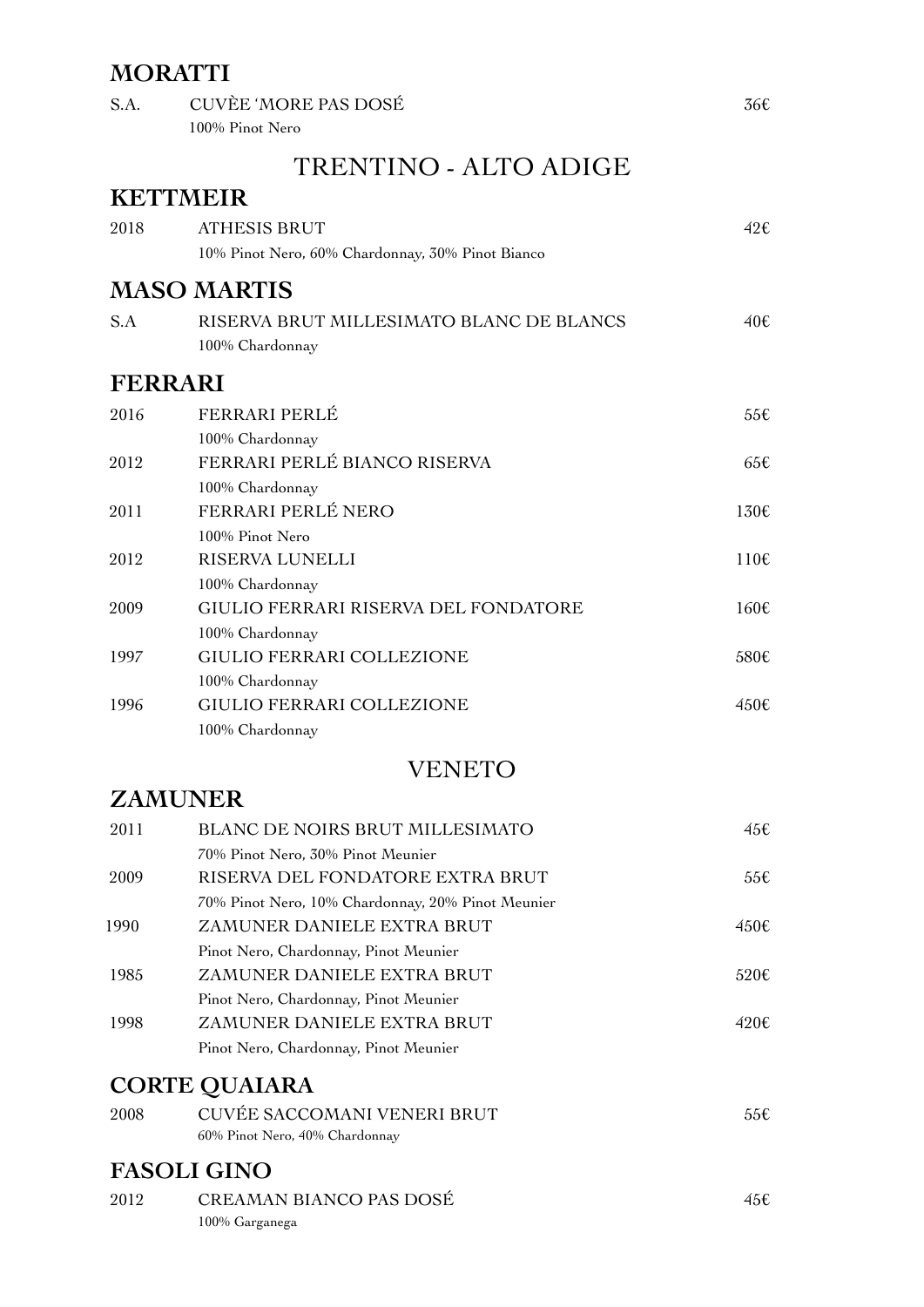#### **DAL MASO**

100% Nerello Mascalese

| 2017          | DURELLO LESSINI RISERVA PAS DOSÈ                                | 366             |
|---------------|-----------------------------------------------------------------|-----------------|
|               | 100% Durella                                                    |                 |
|               | <b>MENEGOTTI</b>                                                |                 |
| 2016          | <b>MENEGOTTI BRUT</b>                                           | 286             |
|               | 70% Chardonnay, 30% Corvina                                     |                 |
| A.C.          | <b>EXTRA BRUT</b>                                               | 296             |
|               | 60% Pinot Nero, 40% Chardonnay                                  |                 |
| 2014          | MENEGOTTI PAS DOSÉ                                              | 85E             |
|               | 100% Corvina                                                    |                 |
| <b>ZENATO</b> |                                                                 |                 |
| 2008          | LUGANA PAS DOSÉ                                                 | 75E             |
|               | 100% Turbiana                                                   |                 |
|               | <b>LE MORETTE</b>                                               |                 |
| S.A.          | TRENTA SEI MESI METODO CLASSICO<br>50% Turbiana, 50% Chardonnay | 336             |
|               | <b>BISOL</b> 1542                                               |                 |
| S.A           | "CREDE" PROSECCO SUPERIORE BRUT<br>Almeno 85% Glera             | $22\varepsilon$ |
|               | <b>PIEMONTE</b>                                                 |                 |
|               | <b>ENRICO SERAFINO</b>                                          |                 |
| 2009          | ZERO 140 MESI RISERVA PAS DOSE                                  | 180€            |
|               | 85% Pinot Nero, 15% Chardonnay                                  |                 |
| S.A           | ZERO RISERVA PAS DOSE<br>100% Pinot Nero                        | 80€             |
|               | <b>SICILIA</b>                                                  |                 |
| <b>MURGO</b>  |                                                                 |                 |
| S.A           | <b>BRUT</b>                                                     | 35€             |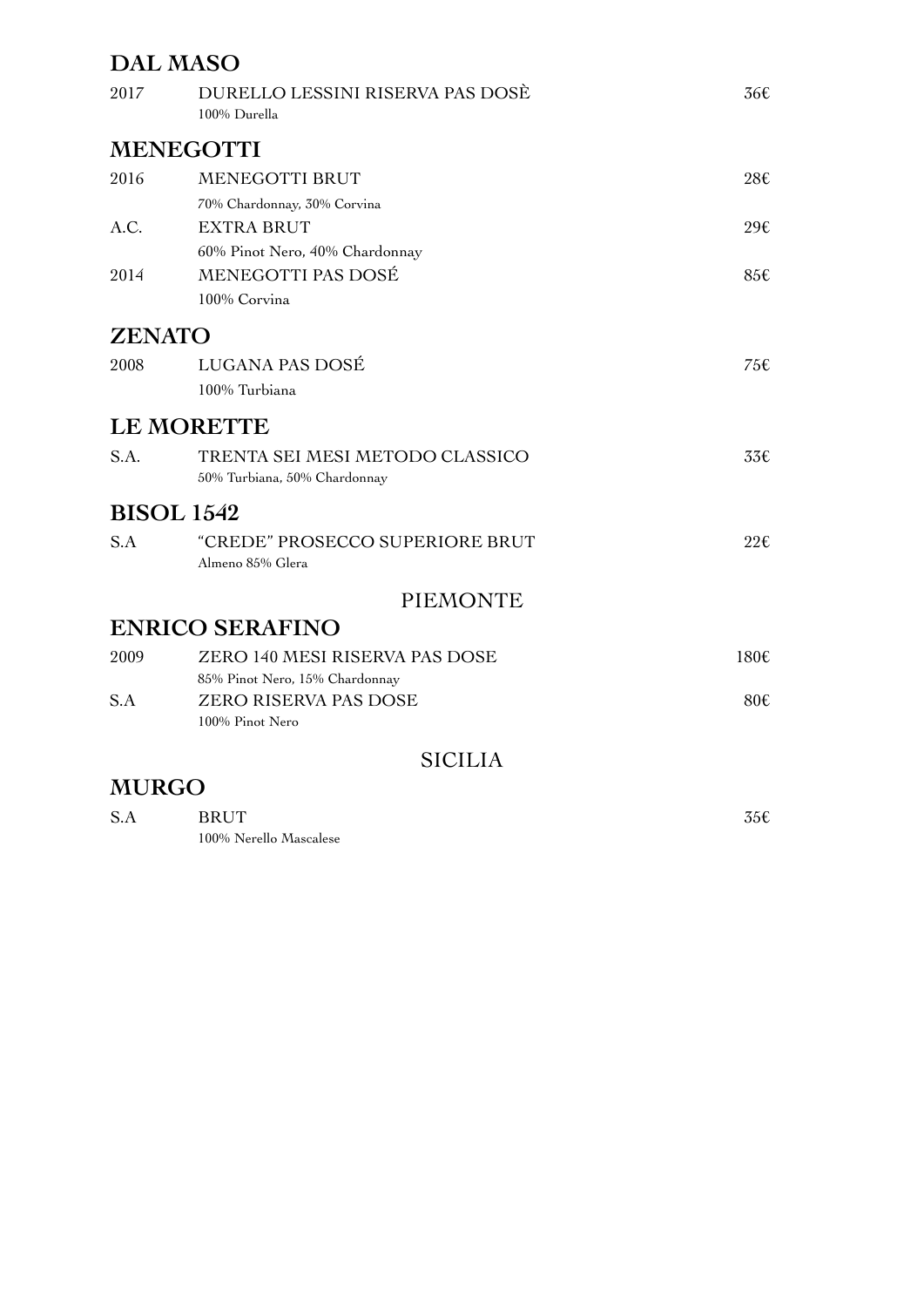## **BOLLICINE ITALIANE ROSÉ**

FRANCIACORTA

| <b>FACCOLI</b> |                                                                      |                  |
|----------------|----------------------------------------------------------------------|------------------|
| S.A            | <b>ROSÉ BRUT</b>                                                     | 48€              |
|                | 70% Pinot Nero, 20% Chardonnay, 10% Pinot Bianco                     |                  |
|                | COSTARIPA MATTIA VEZZOLA                                             |                  |
| S.A            | <b>BRUT ROSÉ</b>                                                     | 38€              |
|                | 20% Pinot Nero, 80% Chardonnay                                       |                  |
|                | <b>LOMBARDIA</b>                                                     |                  |
| <b>OLIVINI</b> |                                                                      |                  |
| S.A            | <b>ROSÉ BRUT</b>                                                     | 27€              |
|                | Groppello, Barbera, Sangiovese, Marzemino                            |                  |
|                | <b>EMILIA ROMAGNA</b>                                                |                  |
|                | <b>CANTINA DELLA VOLTA</b>                                           |                  |
| S.A            | LAMBRUSCO DI MODENA ROSÉ                                             | 48£              |
|                | 100% Lambrusco di Sorbara                                            |                  |
|                | TRENTINO - ALTO ADIGE                                                |                  |
| <b>FERRARI</b> |                                                                      |                  |
| 2006           | <b>GIULIO FERRARI ROSÉ</b>                                           | 380€             |
| 2007           | Pinot Nero, Chardonnay<br><b>GIULIO FERRARI ROSÉ</b>                 | 370 <sub>f</sub> |
|                | Pinot Nero, Chardonnay                                               |                  |
| 2008           | <b>GIULIO FERRARI ROSÉ</b>                                           | 360 <sub>6</sub> |
|                | Pinot Nero, Chardonnay                                               |                  |
|                | <b>KETTMEIR</b>                                                      |                  |
| 2017           | <b>ATHESIS BRUT ROSÉ</b><br>50% Pinot Nero, 50% Chardonnay           | 46€              |
|                | <b>POJER E SANDRI</b>                                                |                  |
| 2015           | <b>DOLOMITI BRUT ROSÉ</b>                                            | 42€              |
|                | 50% Pinot Nero, 50% Chardonnay                                       |                  |
|                | <b>VENETO</b>                                                        |                  |
|                | <b>ZAMUNER</b>                                                       |                  |
| 2011           | RISERVA DEL FONDATORE BRUT ROSÉ<br>90% Pinot Nero, 10% Pinot Meunier | 55€              |
|                | PIEMONTE                                                             |                  |
|                | <b>ENRICO SERAFINO</b>                                               |                  |
| S.A            | ZERO 140 MESI RISERVA PAS DOSE<br>100% Pinot Nero                    | 48£              |
|                | <b>SICILIA</b>                                                       |                  |
| <b>MURGO</b>   |                                                                      |                  |

2018 BRUT ROSÉ 42€ 100% Nerello Mascalese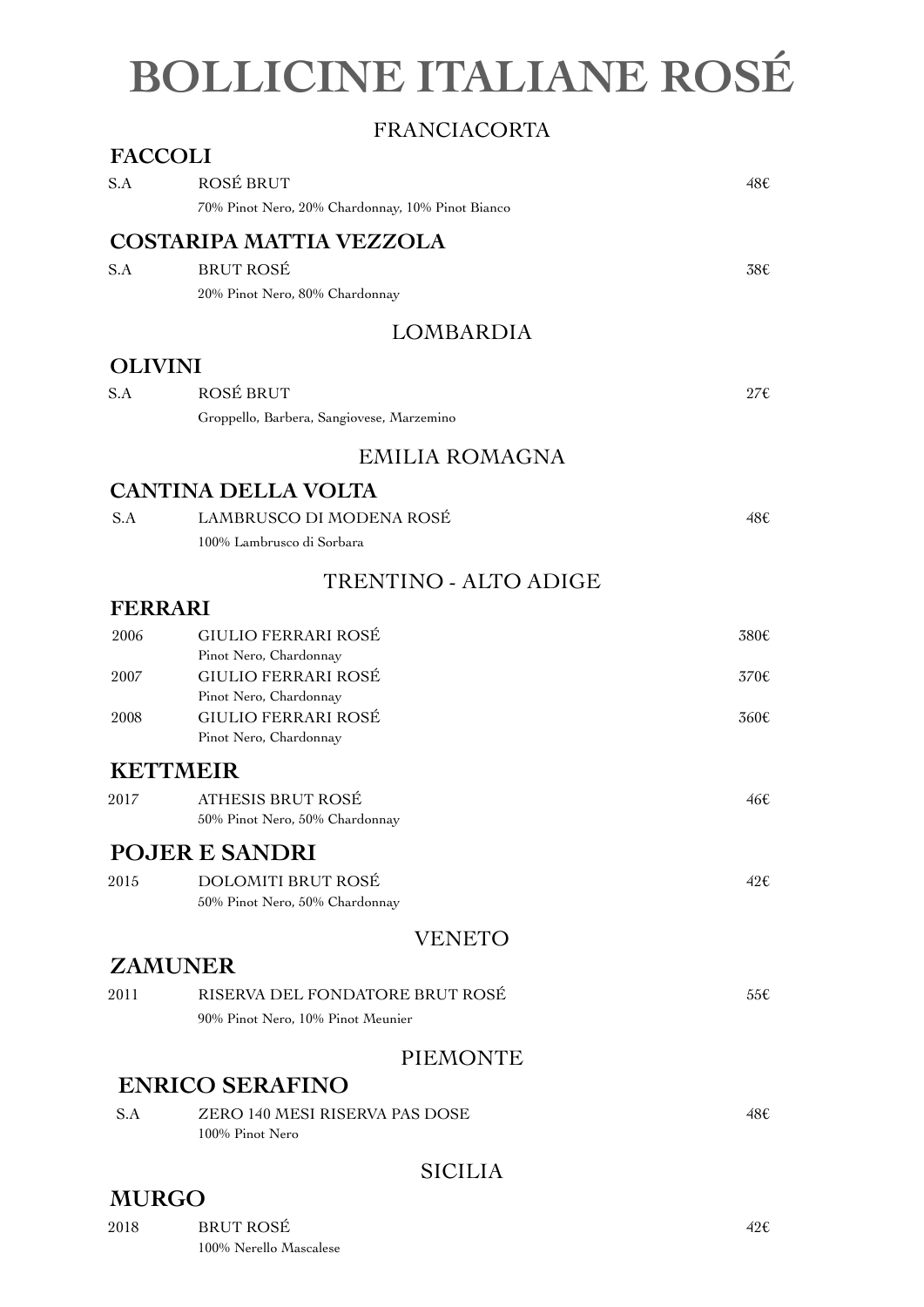## **VINI BIANCHI ITALIA**

VENETO

| <b>MONTE CIMO</b> |                                                                                                 |                 |
|-------------------|-------------------------------------------------------------------------------------------------|-----------------|
| A.C.              | <b>SAUVIGNON</b><br>100% Sauvignon                                                              | 30 <sup>2</sup> |
|                   | <b>MUSELLA</b>                                                                                  |                 |
| A.C               | DRAGO BIANCO<br>100% Garganega                                                                  | $27\epsilon$    |
|                   | <b>CORTE QUAIARA</b>                                                                            |                 |
| A.C               | <b>MONTE DELLE SAETTE</b><br>70% Pinot Grigio, 25% Goldtraminer, 5% Bianca Fernanda             | 236             |
| A.C               | PINOT GRIGIO AMPHORA<br>100% Pinot Grigio                                                       | 30€             |
|                   | <b>FASOLI GINO</b>                                                                              |                 |
| 2017              | PIAVE VECCHIA BIANCO VERONESE IGT<br>100% Garganega                                             | 33€             |
| A.C               | LIBER BIANCO VERONESE IGT<br>100% Garganega                                                     | 28E             |
| ZYMÉ              |                                                                                                 |                 |
| A.C               | FROM BLACK TO WHITE<br>60% Rondinella Bianca, 15% Goldtraminer, 15% Kerner 10% Incrocio Manzoni | 25E             |
| <b>BERTANI</b>    |                                                                                                 |                 |
| A.C               | <b>SOAVE SEREOLE</b><br>100% Garganega                                                          | 236             |
| A.C               | <b>SOAVE VINTAGE</b><br>100% Garganega                                                          | 20E             |
|                   | <b>PIEROPAN</b>                                                                                 |                 |
| A.C               | <b>SOAVE CLASSICO</b><br>100% Garganega                                                         | 226             |
| A.C               | LA ROCCA CLASSICO BIO<br>100% Garganega                                                         | 45€             |
|                   | <b>DAL MASO</b>                                                                                 |                 |
| A.C               | RIVA DEL MOLINO GAMBELLARA<br>100% Garganega                                                    | 20E             |
|                   | <b>ANSELMI</b>                                                                                  |                 |
| A.C               | SAN VINCENZO BIANCO VENETO IGT<br>70% Garganega, 30% tra Chardonnay/ Sauvignon/ Goldtraminer    | 26E             |
| A.C               | <b>CAPITEL CROCE</b><br>100% Garganega                                                          | 38€             |
|                   | <b>ORTO DI VENEZIA</b>                                                                          |                 |

| 2017 | ORTO                   | 48€ |
|------|------------------------|-----|
|      | 100% Malvasia Istriana |     |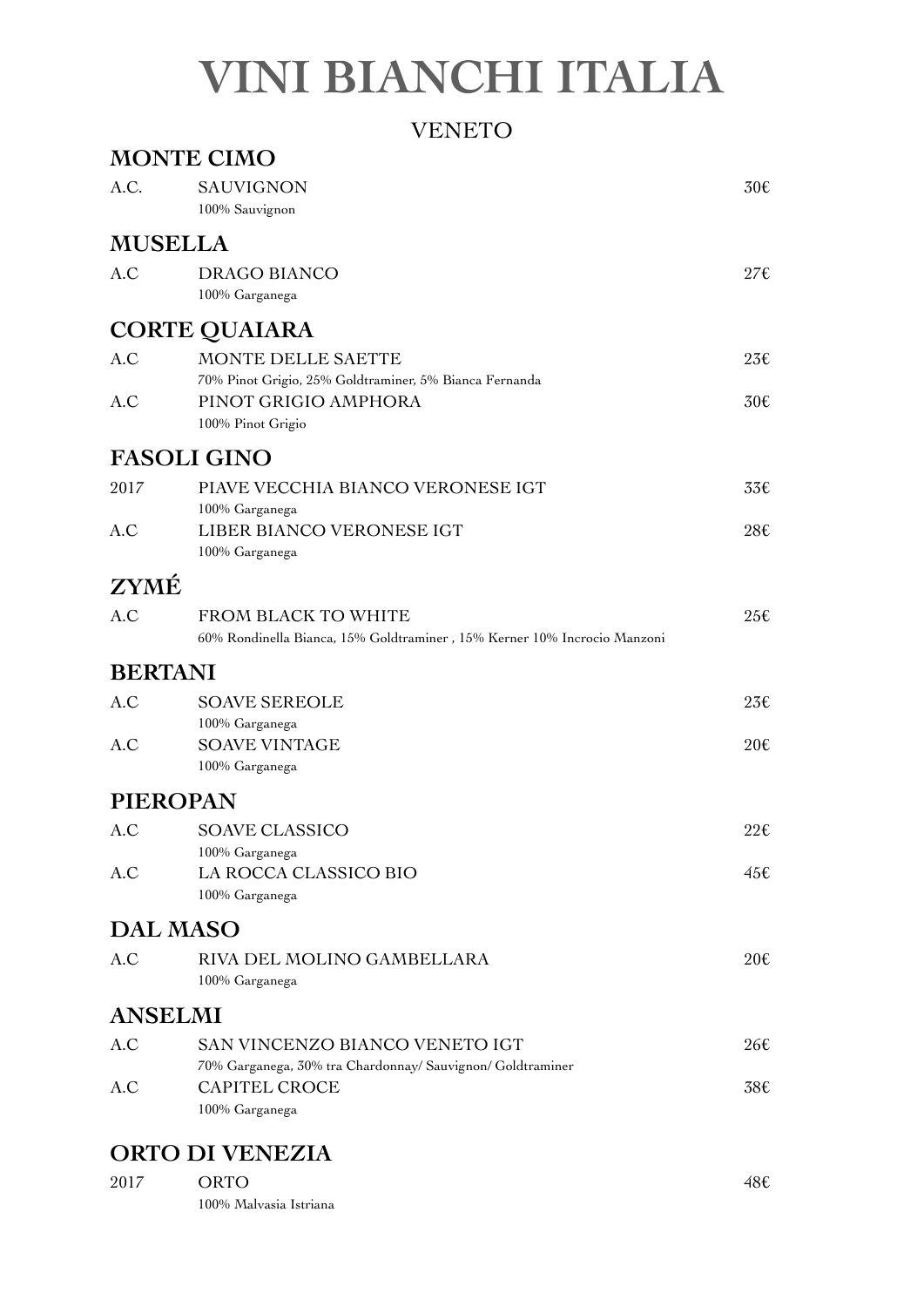#### **ROENO**

| 2016           | RIESLING RENANO COLLEZIONE DI FAMIGLIA<br>100% Riesling Renano | 65E |
|----------------|----------------------------------------------------------------|-----|
|                | <b>MENEGOTTI</b>                                               |     |
| A.C            | <b>LUGANA</b>                                                  | 226 |
| A.C            | 100% Turbiana<br>ELIANTO CUSTOZA SUPERIORE                     | 20E |
|                | 50% Cortese, 40% Garganega, 10% Trebbiano                      |     |
| <b>ZENATO</b>  |                                                                |     |
| A.C            | LUGANA SANTA CRISTINA                                          | 246 |
| 2018           | 100% Turbiana<br>LUGANA SERGIO ZENATO RISERVA                  | 556 |
|                | 100% Turbiana.                                                 |     |
| 2007           | LUGANA SERGIO ZENATO RISERVA<br>100% Turbiana                  | 65E |
|                | <b>SANSONINA</b>                                               |     |
| A.C            | LUGANA FERMENTAZIONE SPONTANEA<br>100% Turbiana                | 33€ |
|                | <b>LE MORETTE</b>                                              |     |
| A.C            | LUGANA BENEDICTUS                                              | 26E |
|                | 100% Turbiana                                                  |     |
| <b>OTTELLA</b> |                                                                |     |
| A.C            | LE CREETE                                                      | 256 |
| A.C            | 100% Turbiana<br><b>MOLCEO</b>                                 | 286 |
|                | 100% Turbiana                                                  |     |
|                | LOMBARDIA                                                      |     |
| <b>PENDIO</b>  |                                                                |     |
| A.C            | <b>SEBINO</b><br>100% Chardonnay                               | 556 |
|                |                                                                |     |
| <b>OLIVINI</b> |                                                                |     |
| A.C            | <b>LUGANA</b><br>100% Turbiana                                 | 25E |
|                | <b>TRENTINO - ALTO ADIGE</b>                                   |     |
|                | <b>VON BLUMEN</b>                                              |     |
| A.C            | PINOT BIANCO                                                   | 42E |
| A.C            | 100% Pinot Bianco<br><b>SAUVIGNON</b>                          | 426 |
|                | 100% Sauvignon                                                 |     |
|                | <b>FRANZ HAAS</b>                                              |     |
| A.C            | <b>MANNA</b>                                                   | 42E |
|                | Riesling, Chardonnay, Gewurztraminer, Kerner, Sauvignon        |     |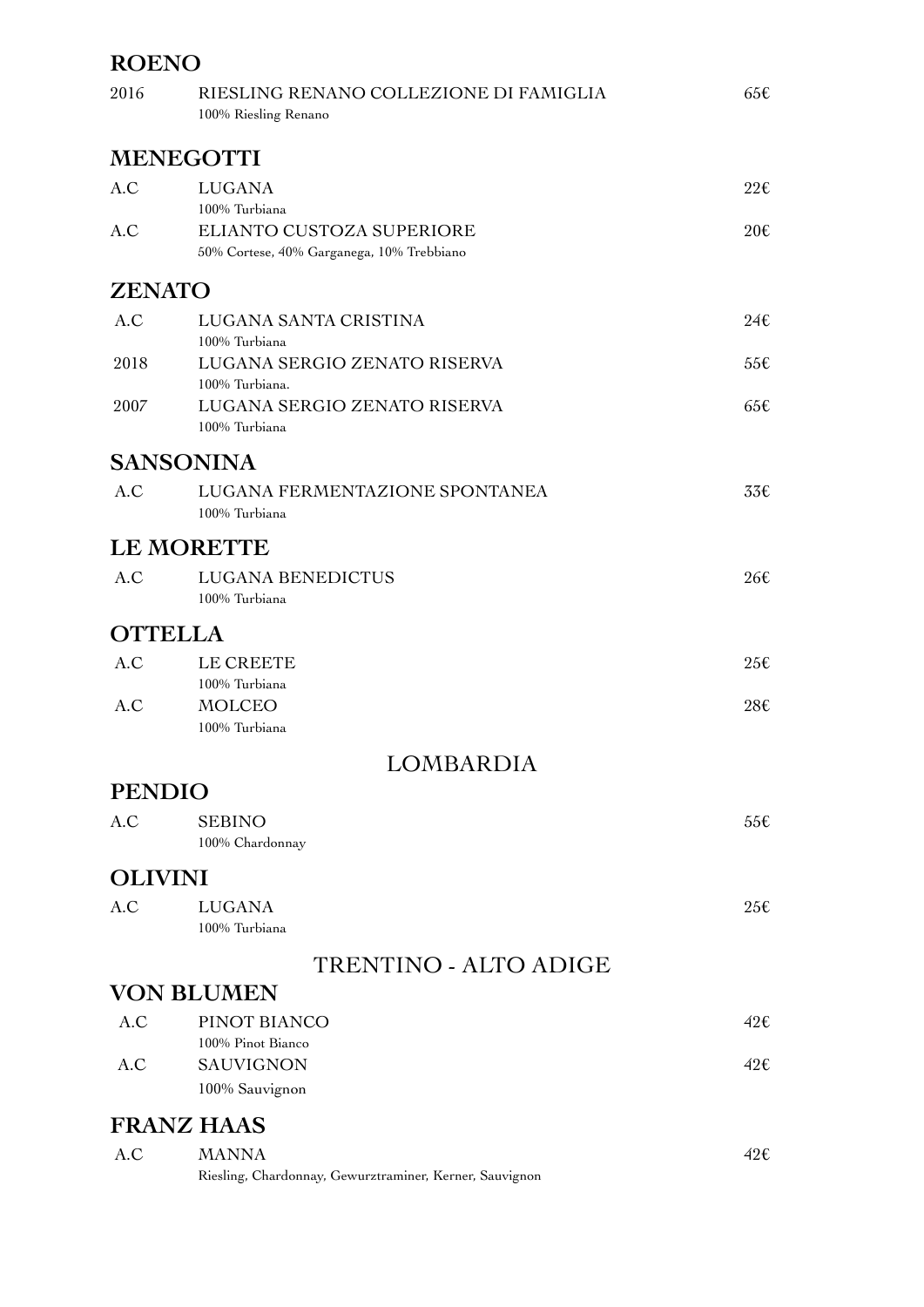#### **TERLAN**

| 2019           | <b>VOBERG</b>                                                        | 556             |
|----------------|----------------------------------------------------------------------|-----------------|
| 2020           | 100% Pinot Bianco<br><b>QUARTZ</b>                                   | 90€             |
|                | 100% Sauvignon                                                       |                 |
|                | <b>ST MICHAEL - EPPAN</b>                                            |                 |
| A.C            | SANCT VALENTIN CHARDONNAY                                            | 50E             |
| A.C            | 100% Chardonnay<br>SANCT VALENTIN SAUVIGNON                          | 50€             |
|                | 100% Sauvignon                                                       |                 |
|                | FRIULI VENEZIA GIULIA                                                |                 |
| <b>RADIKON</b> |                                                                      |                 |
| 2017           | SLATNIK "TRIPLE A"                                                   | 50E             |
|                | 80% Chardonnay, 20% Tocai Friulano                                   |                 |
|                | <b>JERMANN</b>                                                       |                 |
| A.C.           | <b>CHARDONNAY</b>                                                    | 366             |
| 2018           | 100% Chardonnay - 13% Vol.<br><b>VINTAGE TUNINA</b>                  | 90 <sup>2</sup> |
|                | Sauvignon, Chardonnay, Ribolla Gialla, Malvasia Istriana, Picolit    |                 |
|                | <b>LIS NERIS</b>                                                     |                 |
| 2016           | LIS                                                                  | 586             |
|                | 40% Pinot Grigio, 30% Chardonnay, 30% Sauvignon                      |                 |
| 2016           | <b>CONFINI</b><br>40% Pinot Grigio, 30% Gewurztraminer, 20% Riesling | 58€             |
|                | <b>VENICA &amp; VENICA</b>                                           |                 |
| A.C.           | "L'ADELCHI" RIBOLLA GIALLA                                           | 38€             |
|                | 100% Ribolla Gialla                                                  |                 |
| A.C.           | "PÈTRIS" MALVASIA<br>100% Malvasia                                   | 386             |
| A.C.           | "RONCO DELLE MELE" SAUVIGNON                                         | 70€             |
|                | 100% Sauvignon                                                       |                 |
|                | <b>GRAVNER</b>                                                       |                 |
| 2014           | RIBOLLA GIALLA                                                       | 1306            |
|                | 100% Ribolla Gialla                                                  |                 |
|                | <b>PIEMONTE</b>                                                      |                 |
| <b>FAVARO</b>  |                                                                      |                 |
| A.C.           | ERBALUCE DI CALUSO "13 MESI"<br>100% Erbaluce                        | 45€             |
| <b>GAJA</b>    |                                                                      |                 |
| 2015           | <b>GAJA &amp; REY</b>                                                | 3206            |
|                | 100% Chardonnay                                                      |                 |
|                | <b>CRAVANZOLA</b>                                                    |                 |
| A.C.           | <b>ROERO ARNEIS</b>                                                  | 326             |
|                | 100% Arneis                                                          |                 |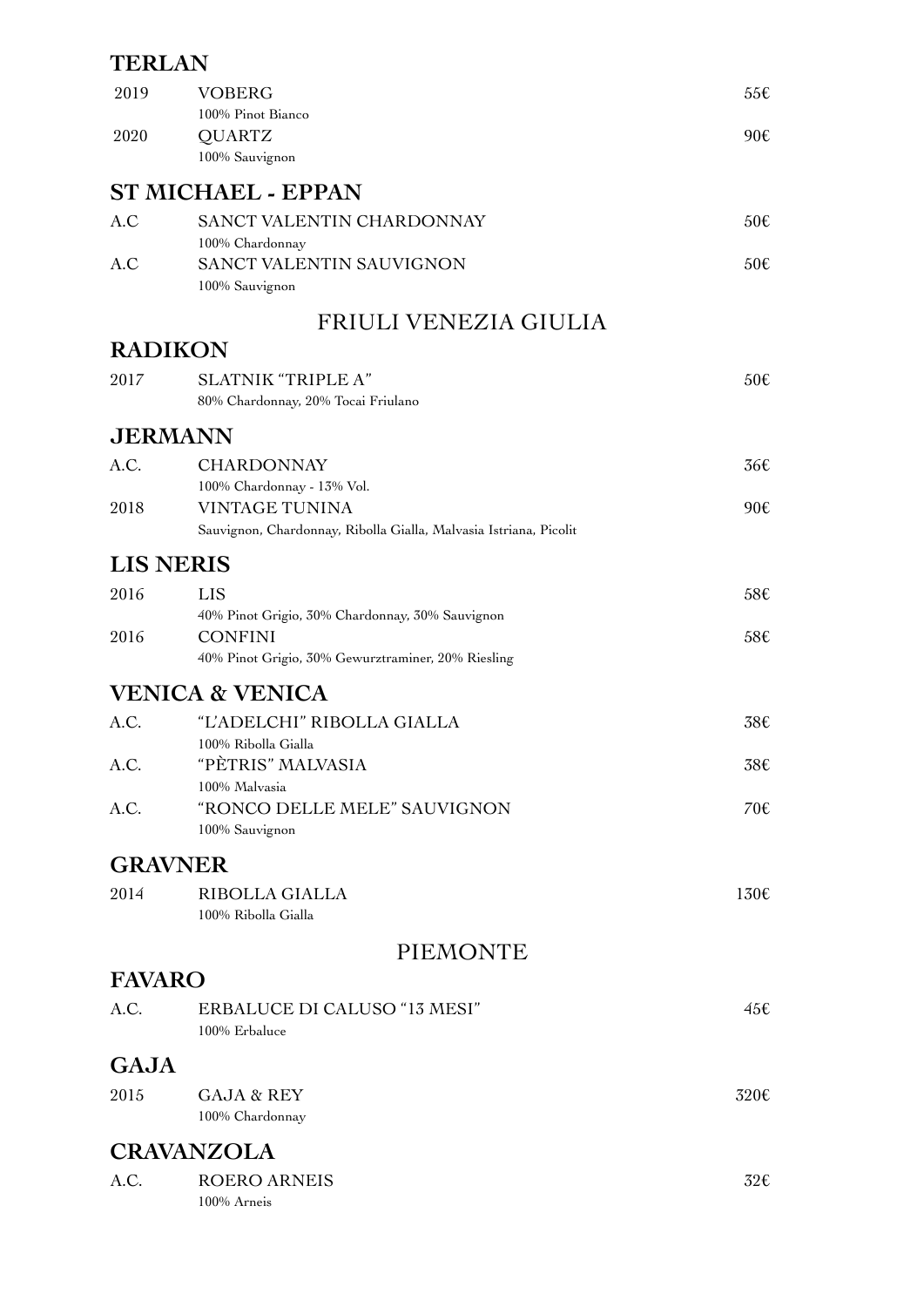#### **BIBI GRAETZ**

| A.C  | "SCOPETO" TOSCANA IGT         | 30E  |
|------|-------------------------------|------|
|      | 70% Ansonica, 30% Vermentino  |      |
| 2019 | TESTAMATTA BIANCO             | 180E |
|      | 100% Ansonica                 |      |
|      | <b>UMBRIA</b>                 |      |
|      | <b>ANTINORI</b>               |      |
| 2019 | CERVARO DELLA SALA            | 80E  |
|      | 85% Chardonnay, 15% Grechetto |      |
|      | 1 I A D OI I D                |      |

#### MARCHE

#### **SANTA BARBARA**

| A.C               | STEFANO ANTONUCCI VERDICCHIO DEI CASTELLI DI JESI<br>100% Verdicchio             | $25\epsilon$    |
|-------------------|----------------------------------------------------------------------------------|-----------------|
| A.C               | STEFANO ANTONUCCI ANIMALE CELESTE<br>100% Sauvignon                              | $25\epsilon$    |
|                   | <b>CAMPANIA</b>                                                                  |                 |
|                   | PIERLUIGI ZAMPAGLIONE                                                            |                 |
| A.C               | DON CHISCIOTTE CAMPANIA IGT<br>$100\%$ Fiano                                     | 36€             |
|                   | <b>QUINTO DECIMO</b>                                                             |                 |
| A.C               | <b>GIALLO D'ARLES</b><br>100% Greco di Tufo                                      | 636             |
| A.C               | VIA DEL CAMPO<br>100% Falanghina                                                 | 636             |
|                   | <b>SICILIA</b>                                                                   |                 |
|                   | <b>BAGLIO DI PIANETTO</b>                                                        |                 |
| A.C               | VIA FRANCIA RISERVA BIANCO SICILIA<br>100% Vioner                                | 38€             |
| <b>MURGO</b>      |                                                                                  |                 |
| A.C               | TENUTA SAN MICHELE ETNA BIANCO<br>60% Carricante, 40% Catarratto                 | 456             |
|                   | <b>CENTOPASSI</b>                                                                |                 |
| A.C               | ROCCE DI PIETRA LONGA GRILLO SICILIA DOC<br>100% Grillo                          | 286             |
| A.C               | TERRE ROSSE DI GIABBASCIO CATARRATTO SICILIA DOC<br>100% Catarratto              | 286             |
| <b>OCCHIPINTI</b> |                                                                                  |                 |
| A.C               | SP68 TERRE SICILIANE IGT "TRIPLE A"<br>60% Moscato di Alessandria, 40% Alnabello | 30 <sub>f</sub> |
| <b>HIBISCUS</b>   |                                                                                  |                 |
| A.C               | <b>GROTTA DELL'ORO</b><br>100% Zibibbo                                           | 42€             |
|                   |                                                                                  |                 |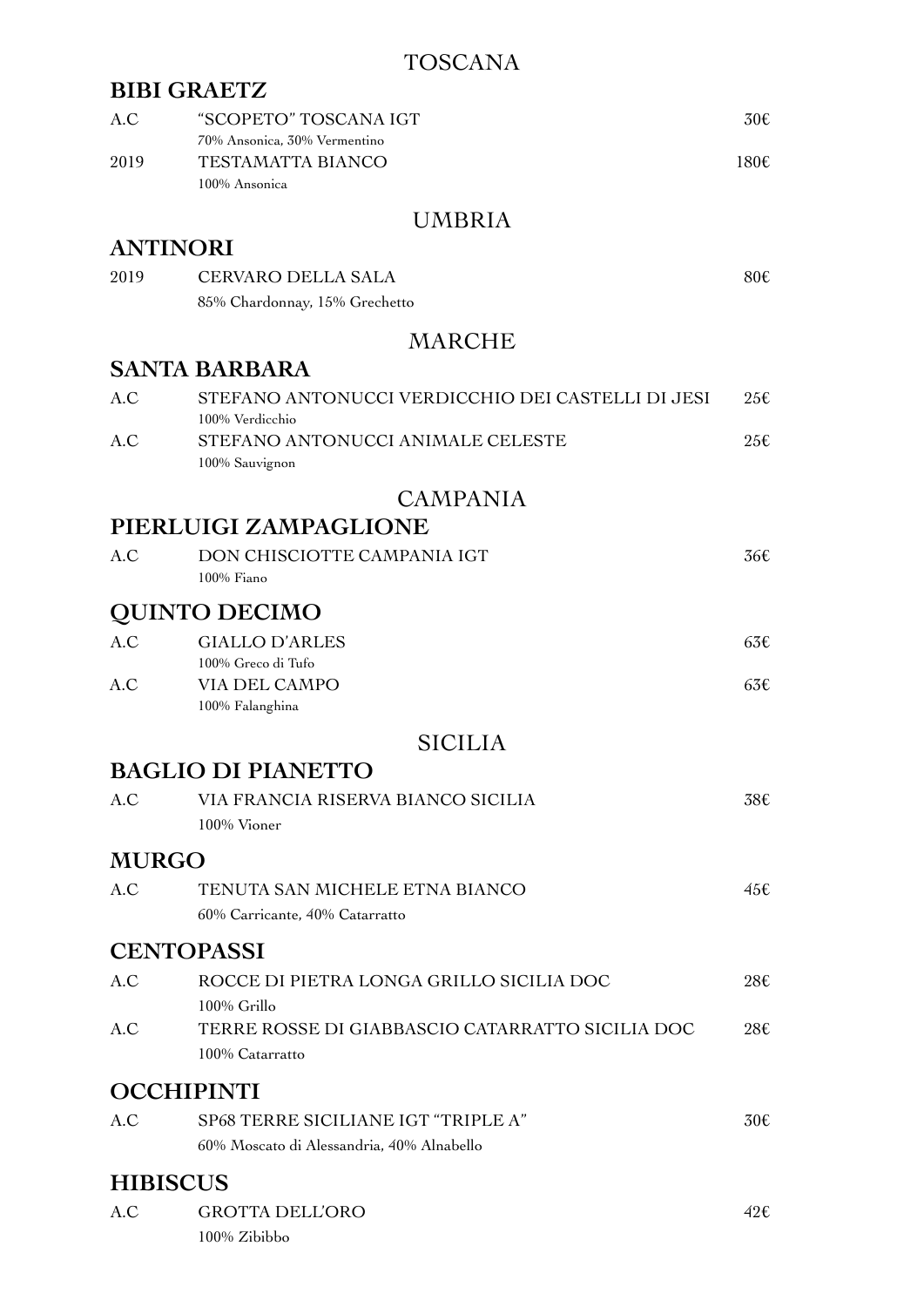### **VINI BIANCHI FRANCIA**

BOURGOGNE

| <b>OLIVIER LEFLAIVE</b>          |                                                                    |                 |  |
|----------------------------------|--------------------------------------------------------------------|-----------------|--|
| 2019                             | LES SETILLES BOURGOGNE<br>100% Chardonnay                          | 60E             |  |
|                                  | <b>LOUIS JADOT</b>                                                 |                 |  |
| 2019                             | <b>BOURGOGNE BLANC</b><br>100% Chardonnay                          | 45E             |  |
|                                  | PAUL ET MARIE JACQUESON                                            |                 |  |
| 2020                             | <b>BOURGOGNE SÉLECTION</b>                                         | 50E             |  |
| 2019                             | 100% Chardonnay<br>RULLY 1ER CRU "LA PUCELLE"<br>100% Chardonnay   | 75€             |  |
|                                  | DOMANIE BERNARD MOREAU ET FILS                                     |                 |  |
| 2018                             | CHASSAGNE - MONTRACHET<br>100% Chardonnay                          | 130E            |  |
|                                  | <b>DOMANIE PAUL PILLOT</b>                                         |                 |  |
| 2018                             | CHASSAGNE - MONTRACHET<br>100% Chardonnay                          | 130E            |  |
| <b>DOMANIE JEAN MARC BOILLOT</b> |                                                                    |                 |  |
| 2019                             | MEURSAULT VILLAGE                                                  | 140E            |  |
| 2019                             | 100% Chardonnay<br>PULIGNY - MONTRACHET VILLAGE<br>100% Chardonnay | 150E            |  |
|                                  | <b>DOMANIE BERTHELEMOT</b>                                         |                 |  |
| 2018                             | PULIGNY - MONTRACHET "LES LEVRONS"<br>100% Chardonnay              | 115E            |  |
|                                  | <b>DOMANIE CRISTIAN MOREAU PERE &amp; FILS</b>                     |                 |  |
| 2019                             | <b>CHABLIS GRAND CRU "LES CLOS"</b><br>100% Chardonnay             | 150E            |  |
|                                  | <b>GERARD DUPLESSIS</b>                                            |                 |  |
| 2019                             | <b>CHABLIS 1ER CRU "VAILLON"</b>                                   | 80E             |  |
| 2019                             | 100% Chardonnay<br>CHABLIS 1ER CRU "MONTAMAINS"<br>100% Chardonnay | 80€             |  |
|                                  | <b>DOMANIE FERRET</b>                                              |                 |  |
| 2018                             | POULLY FUISSÉ<br>100% Chardonnay                                   | 80E             |  |
|                                  | <b>DOMANIE GUILLEMOT - MICHEL</b>                                  |                 |  |
| 2017                             | VIRÉ-CLASÉ QUINTAINE "TRIPLE A"<br>100% Chardonnay                 | 62 <sup>2</sup> |  |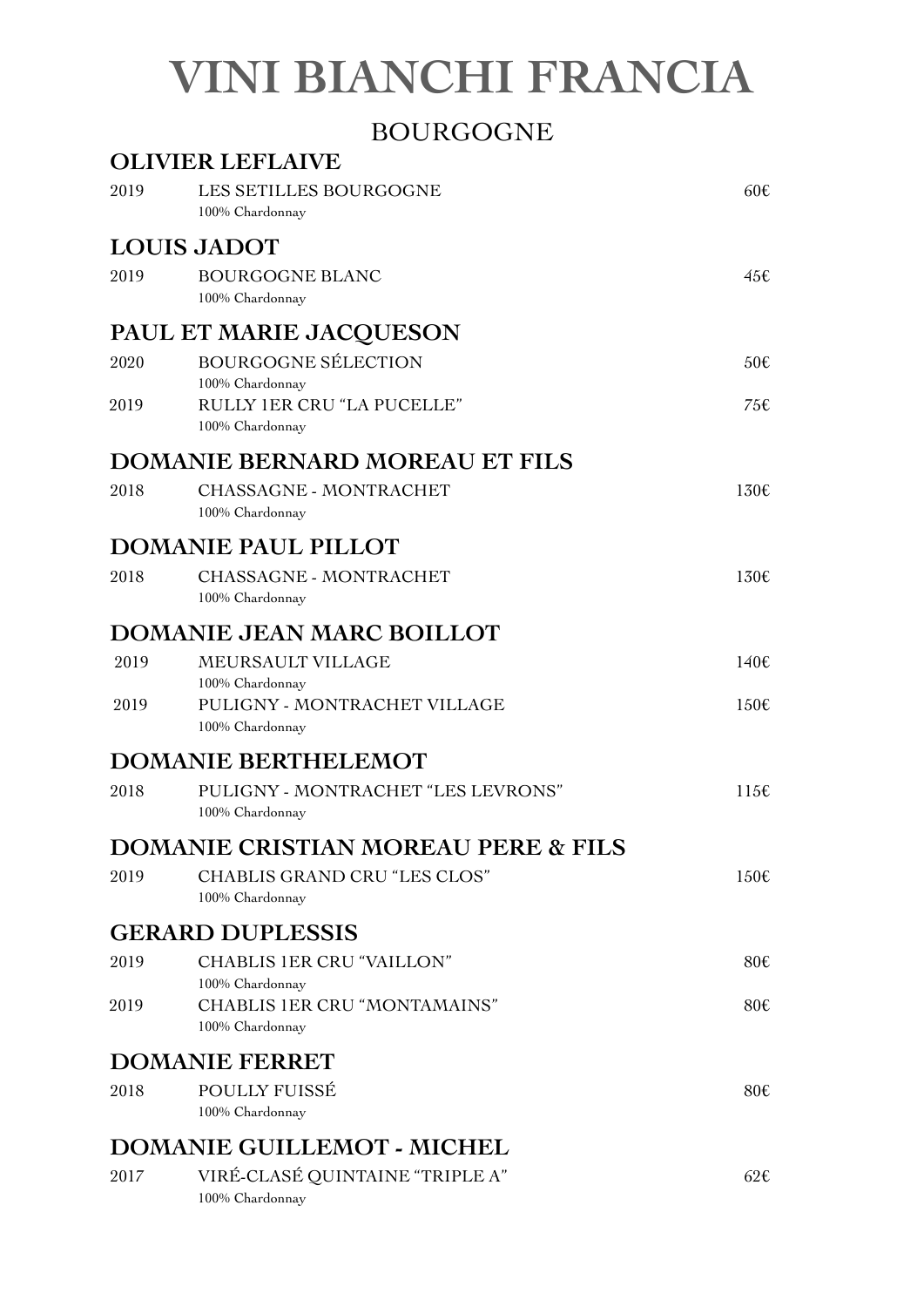#### **DOMANIE PIERRE MOREY**

| 2019 | BOURGOGNE ALIGOTÉ "TRIPLE A" | 35€ |
|------|------------------------------|-----|
|      | 100% Chardonnay              |     |

ALSACE

#### **LEON BEYER**

| 2018         | <b>GEWURZTRAMINER</b><br>100% Gewurztraminer                                                 | 38€              |
|--------------|----------------------------------------------------------------------------------------------|------------------|
|              | <b>DOMANIE WEINBACH</b>                                                                      |                  |
| 2018         | <b>RIESLING</b><br>100% Riesling Renano                                                      | 54€              |
| <b>HUGEL</b> |                                                                                              |                  |
| 2018         | <b>GENTIL</b><br>45%Sylvaner, Pinot Blanc, 23%Riesling, 16%Pinot Gris, 10%Gewurzt, 6% Muscat | 35€              |
| 2011         | SCHOELHAMMER, IL RIESLING<br>100% Riesling                                                   | 310 <sub>f</sub> |
|              | $\sim$<br>$\sim$                                                                             |                  |

#### CÔTES DU RHÔNE

#### **DELAS**

| 2017 | SAINT ESPRIT BLANC                               | $25\epsilon$ |
|------|--------------------------------------------------|--------------|
|      | Grenache Blanc, Clairette, Viognier, Bourboulenc |              |

#### LOIRA

#### **DE LADOUCETTE**

| 2017          | POULLY FUMÉ<br>100% Sauvignon                                            | 60€  |
|---------------|--------------------------------------------------------------------------|------|
| <b>BRÉDIF</b> |                                                                          |      |
| 2017          | VOUVRAY VIGNE BLANCHE RESERVE PRIVÉE<br>100% Chenin Blanc                | 60€  |
|               | <b>BRUNO CORMERAIS</b>                                                   |      |
| 2017          | CHAMBAUDIÈRE MUSCADET SÈVRES ET MAINE SUR LIE<br>100% melon di Bourgogne | 32 E |
| 2010          | BRUNO MUSCADET SÈVRES ET MAINE<br>100% melon di Bourgogne                | 50€  |
|               | <b>JURA</b>                                                              |      |
|               | <b>DOMAINE DE MONTBOURGEAU</b>                                           |      |
| 2015          | L'ETOILE CUVÉE SPÉCIAL<br>95% Chardonnay, 5% Savagnin                    | 72€  |
| 2017          | L'ETOILE SAVAGNIN<br>100% Savagnin                                       | 80€  |
|               |                                                                          |      |

### **VINI ROSSI FRANCIA**

#### BOURGOGNE

#### **LOUIS JADOT**

**2020 BOURGOGNE ROUGE 48€** 100% Pinot Nero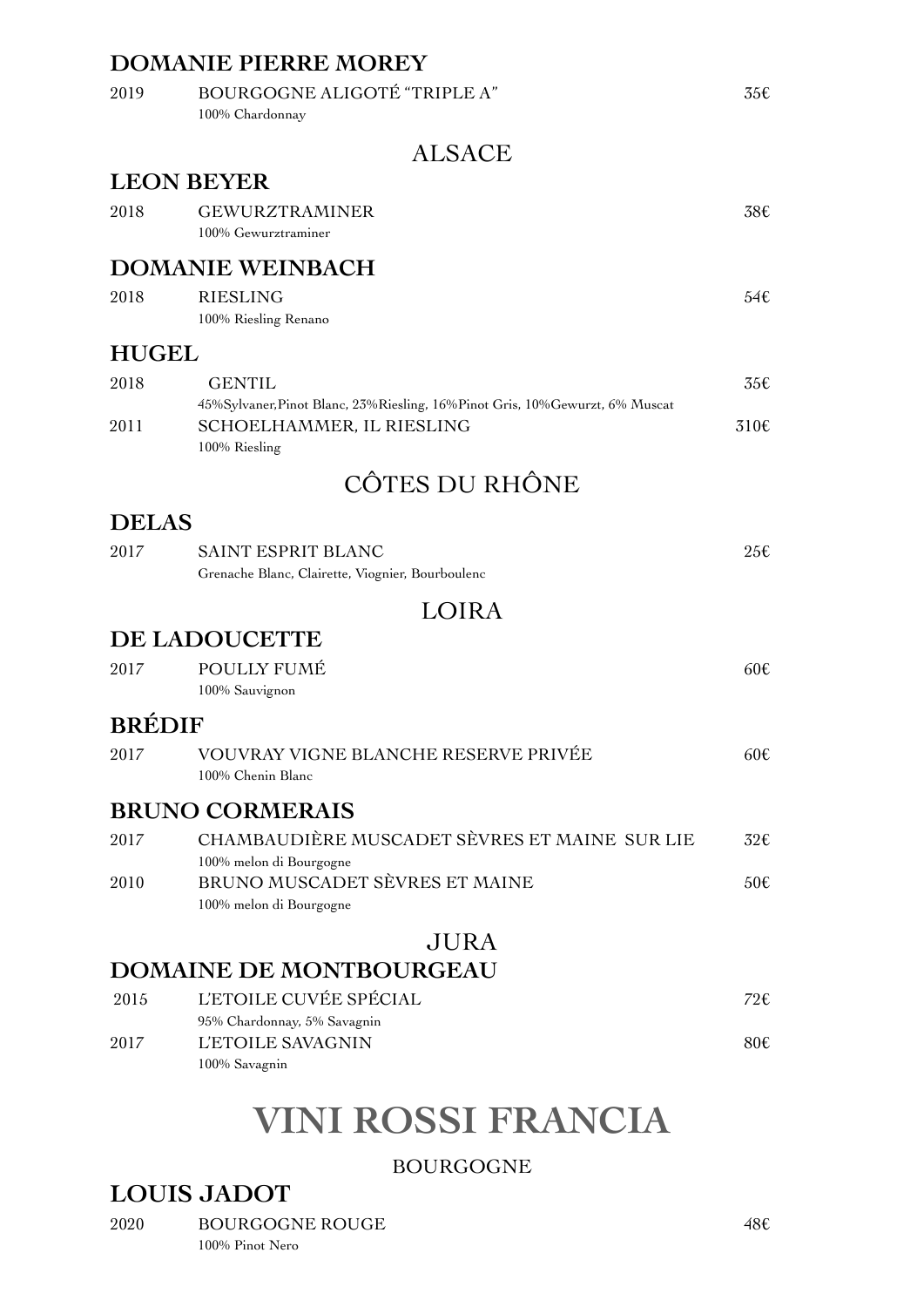### **VINI BIANCHI MONDO**

#### GERMANIA

#### **WEINGUT IMMICH-BATTERIEBERG**

| RIESLING KABINETT         | 35€ |  |
|---------------------------|-----|--|
| 100% Riesling             |     |  |
| <b>KERPEN</b>             |     |  |
| RIESLING CLASSICO         | 30€ |  |
| 100% Riesling             |     |  |
| RIESLING KABINETT TROKEN  | 32E |  |
| 100% Riesling             |     |  |
| RIESLING SPATALESE TROKEN | 45E |  |
| 100% Riesling             |     |  |
|                           |     |  |
| <b>MOLITOR</b>            |     |  |
|                           |     |  |

| 1999 | RIESLING CLASSICO | 48£ |
|------|-------------------|-----|
|      | 100% Riesling     |     |
| 2001 | RIESLING CLASSICO | 526 |
|      | 100% Riesling     |     |

#### **HAART**

| 2020 | HAART TO HEART | 35E |
|------|----------------|-----|
|      | 100% Riesling  |     |